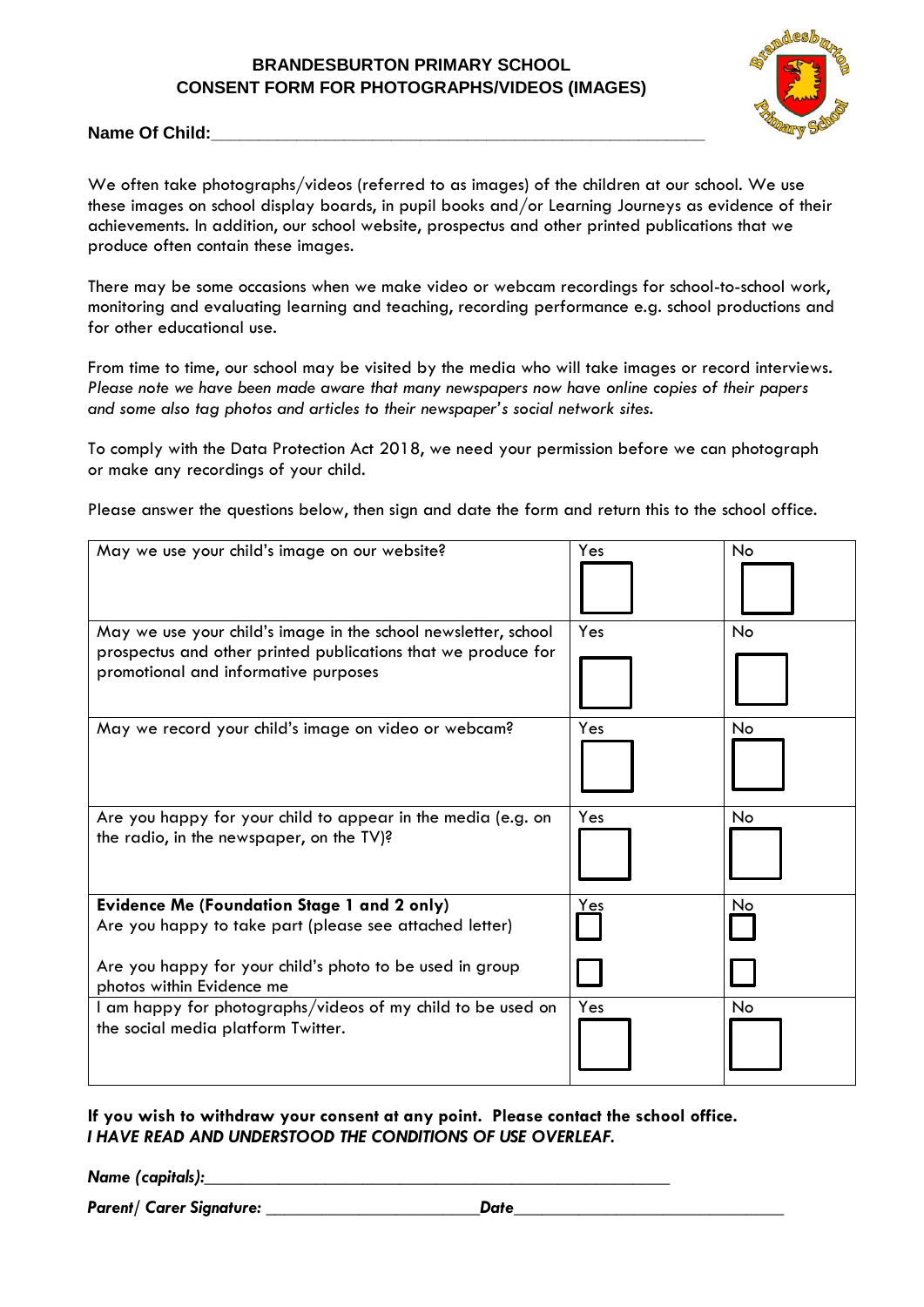## **CONDITIONS OF USE**

This form is valid for eight years from the date you sign it, or for the period of time your child attends this school. The consent will automatically expire after this time.

We will not use the personal details or full names (first name and surname) of any child or adult in a photographic image on video, on our website, in our school prospectus or in any other printed publications. However, we may use first names.

We will not include personal e-mail or postal addresses, or telephone numbers on video, on our website, in our school prospectus or in any other printed publications.

We may include pictures of pupils and staff that have been drawn by the pupils.

If we publish children's work then it will only be accompanied by the child's first name.

We believe the above is a sensible response and a balanced approach to ensuring the work and successes of the pupils and the school can be celebrated, whilst maintaining a balanced view on security and privacy.